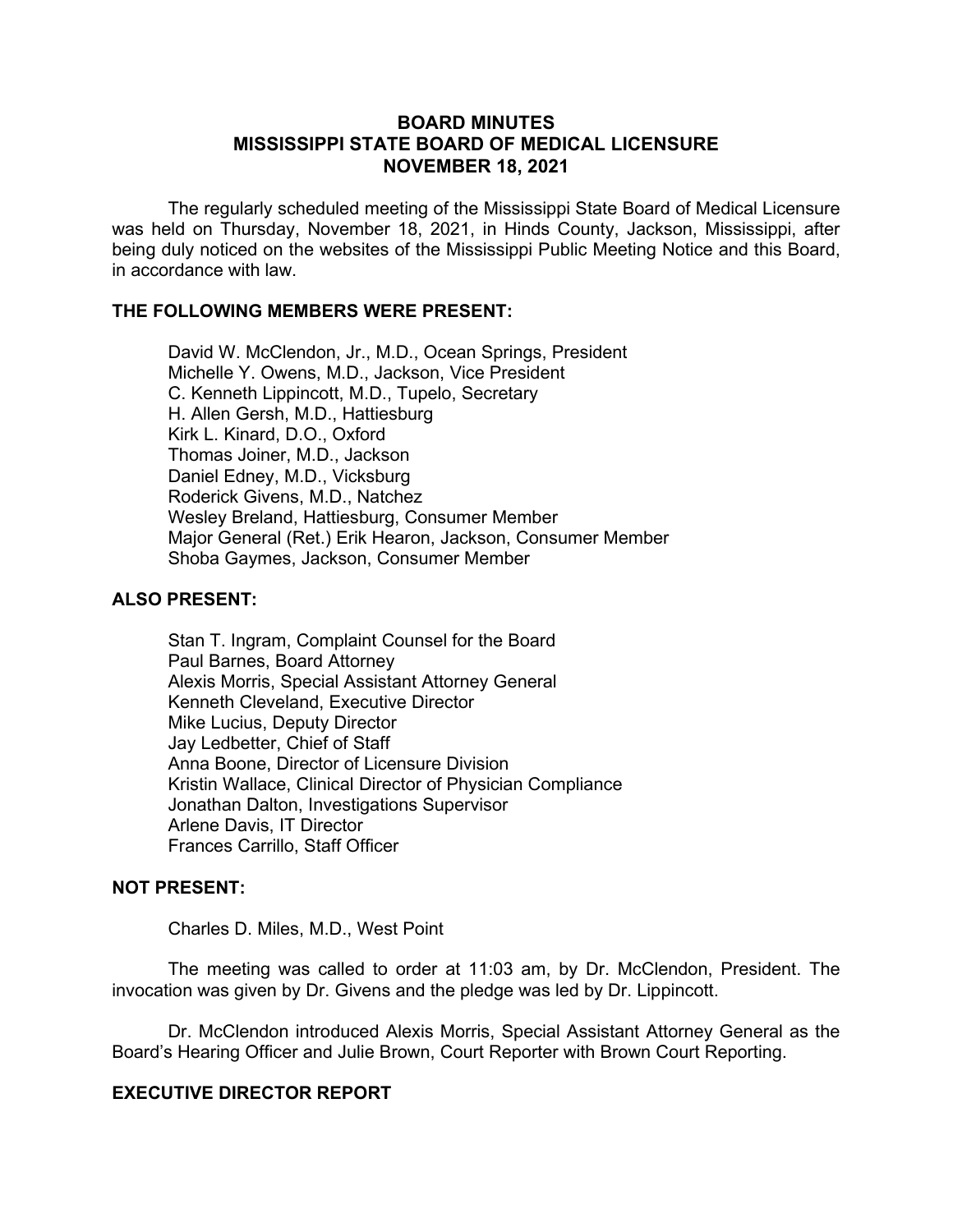Dr. Cleveland provided an updated summary regarding Licensure and Investigative Division operations for the months of September through October 2021. Dr. Cleveland introduced the agency's new lobbying group, Capitol Resources, Claire Hester.

## **Review and Approval of the Corrected Minutes of the Board Meeting dated July 22, 2021.**

Upon review of the minutes of the Executive Committee Meeting dated July 22, 2021, Dr. Owens moved for approval of the minutes as submitted. Dr. Givens seconded the motion and it carried unanimously.

## **Review and Approval of the Executive Committee Meeting dated September 23, 2021.**

Upon review of the minutes of the Executive Committee Meeting dated September 23, 2021, Dr. Joiner moved for approval of the minutes as submitted. Dr. Owens seconded the motion and it carried unanimously.

## **Review and Approval of Minutes of the Board Meeting dated September 23, 2021.**

Upon review of the minutes of the Board Meeting dated September 7, 2021, Dr. Owens moved for approval of the minutes as corrected regarding members present for that meeting. Dr. Kinard seconded the motion and it carried unanimously.

## **Review and Approval of Minutes of the Board Meeting dated October 25, 2021.**

Upon review of the minutes of the Board Meeting dated October 25, 2021, Dr. Joiner moved for approval of the minutes as corrected regarding members present for that meeting. Dr. Edney seconded the motion and it carried unanimously.

## **Report of September 23, 2021, Executive Committee Meeting**

Dr. Lippincott reported on the matters discussed by the Executive Committee on September 23, 2021, and decisions that were made.

Two matters before the Executive Committee were considered, regarding requests seeking an exception to Rule 1.2 of Part 2615 of the regulation governing the practice of Physician Assistants. The first proposed practice protocol waiver request was granted with conditions to Michael Boggs, M.D., and Daniel Shreeve, M.D. In the matter of PA Jodi Clements, a waiver was granted for her collaborating physician who did not meet the 20-hour requirement.

A motion was made by Dr. Kinard, seconded by Dr. Givens, and carried, to accept the report and ratify the decisions as reported by the Executive Committee.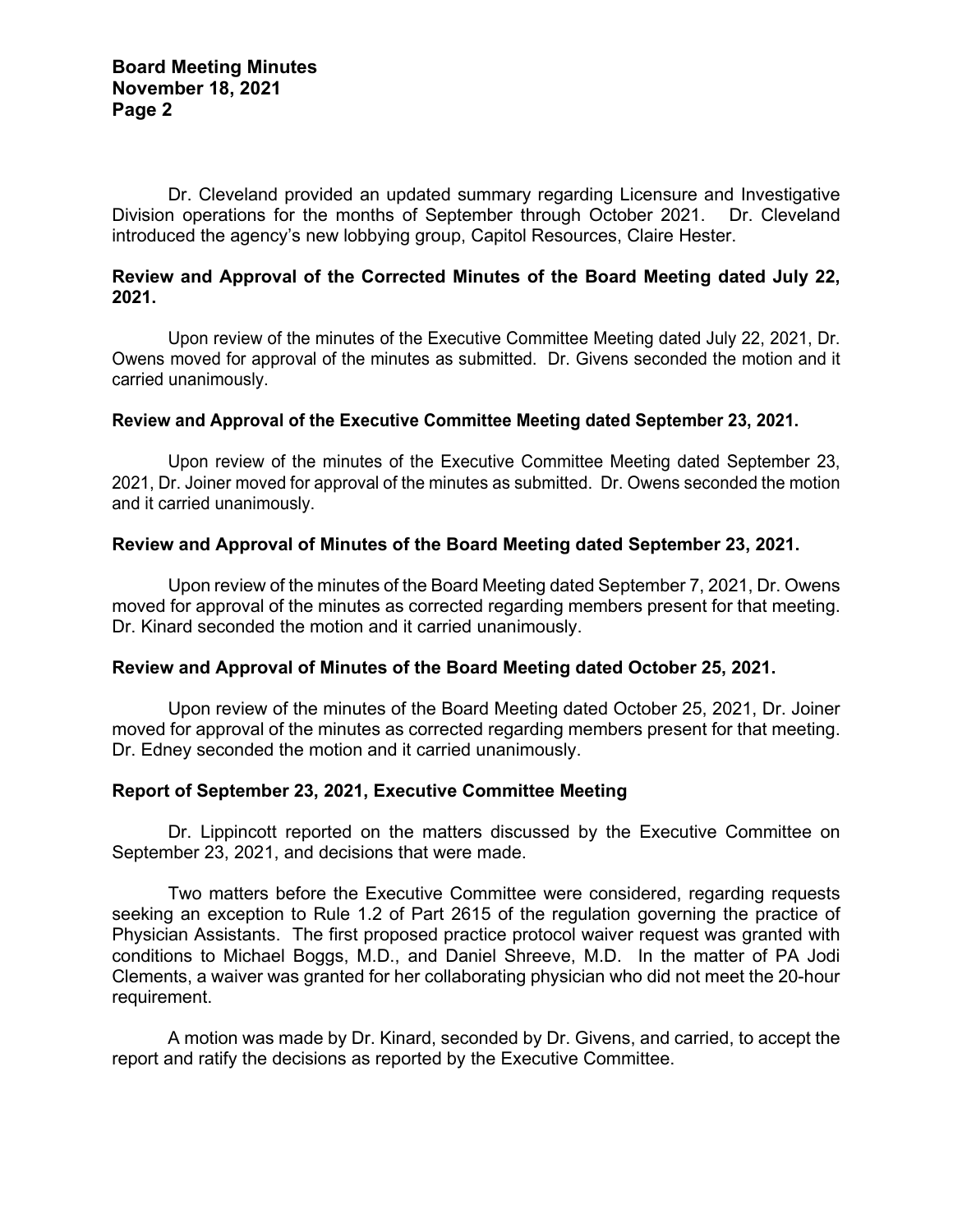# **Board Meeting Minutes November 18, 2021 Page 3**

Information pertaining to the Executive Committee's recommendations is included in the Executive Committee minutes, which are attached hereto and incorporated by reference.

## **REPORTS FROM COMMITEES**

**Scope of Practice - Dr. Kinard (Chair), Dr. Miles, Dr. Gersh, Dr. McClendon, Mr. Breland, Ms. Gaymes, Dr. Edney, Dr. Givens**

Dr. Kinard there was no new information to report.

## **Professionals Health Program - Dr. Lippincott (Chair), Dr. Gersh, Dr. Edney, Maj Gen Hearon, Ms. Gaymes, Dr. Joiner**

Dr. Kinard reported a change in the Physician Health Program staff and rise in referrals.

#### **Telemedicine I Interstate Licensure Compact - Dr. Edney (Chair), Dr. Miles, Dr. Kinard, Dr. Lippincott, Maj Gen Hearon, Mr. Lucius, Dr. Givens**

Dr. Edney advised the committee had a joint meeting with the Rules and Regulation Committee to discuss Part 2635 Chapter 5: Practice of Telemedicine Regulation. Change in language to update collaborative relationships in telemedicine and the definition of "Real Time Telemedicine."

A motion was made by Dr. Joiner, seconded by Dr. Givens, and carried, to accept the report and recommendations of the Rules, Regulation & Legislative Committee to adopt this regulation on an emergency basis.

Copies of the proposed regulation are attached hereto and incorporated by reference.

## **Licensees Education and Communication - Dr. Owens (Chair), Dr. McClendon, Dr. Gersh, Dr. Kinard, Dr. Joiner, Dr. Lippincott, Mr. Breland, Ms. Gaymes, Mr. Lucius**

Dr Owens advised no new information to report.

**Physician Assistant Advisory Task Force - Dr. Owens (Chair), Dr. Kinard, Maj Gen Hearon Mr. Jonathan Dalton, Joanna Mason, PA-C, Tristen Harris, PA-C, Steven English, PA-C, Steve Martin, PA-C, Deb Munsell, PA-C, Vanessa Perniciaro, PA-C, Phyllis Johnson, Board of Nursing**

Dr. Owens reported that the task force continues to review and approve physician protocols.

**Rules, Regulation & Legislative - Dr. Miles (Chair), Dr. Gersh, Dr. Joiner, Dr. Owens, Dr. Lippincott, Mr. Breland**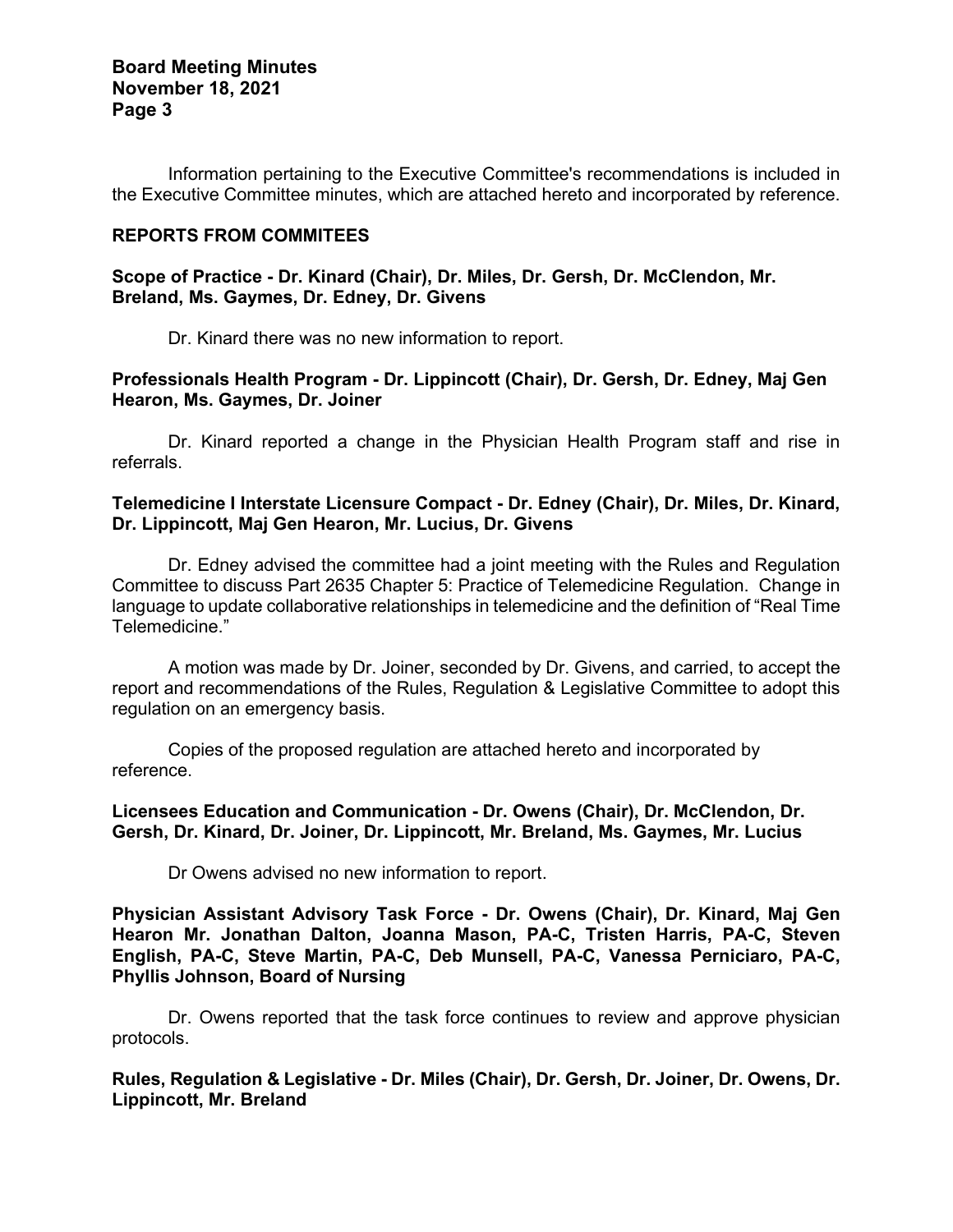Dr. Owens reported the committee had a joint meeting with the Telemedicine committee to discuss changes in language regarding the regulation, Part 2615: Physician Assistants and Part 2630 Collaboration, Chapter 1: Collaboration with Nurse Practitioners in regard to telemedicine. It is recommended to the Board to adopt this regulation on an emergency basis.

A motion was made by Dr. Joiner, seconded by Dr. Givens, and carried, to accept the report and recommendations of the Rules, Regulation & Legislative Committee.

Copies of the proposed regulations are attached hereto and incorporated by reference.

#### **FOR INFORMATIONAL PURPOSES**

Mr. Barnes briefly summarized the following surrenders for: Hazem Barmada, M.D., Ocean Springs, MS, Medical License 16903; Surrender of Medical License, Larry Kenneth Cruel, D.P.M., Jackson, MS, Podiatric License 80152, Surrender of Podiatric License; and Cooper McIntosh, M.D., Oxford, MS, Medical License 13540, Surrender of Medical License.

Copies of the Orders are attached hereto and incorporated by reference.

## **HEARING IN THE CASE OF JAMES LEONARD WOOTTON, III, M.D., BROOKHAVEN, MS, MISSISSIPPI MEDICAL LICENSE 25172**

Mr. Barnes advised a second motion for a continuance was received from Dr. Wootton, who is represented by Whit Johnson.

A motion was made by Dr. Joiner, seconded by Dr. Owens, and carried unanimously to accept the motion for a continuance.

A copy of the Order of Continuance is attached hereto and incorporated by reference.

The official account of this proceeding was recorded by Julie Brown, Court Reporter, Brown Court Reporting.

#### **HEARING IN THE CASE OF ROBERT KENT OZON, M.D., GULFPORT, MS, MISSISSIPPI MEDICAL LICENSE 17909**

Mr. Barnes advised a motion for a continuance was received.

A motion was made by Dr. Kinard, seconded by Dr. Owens, and carried unanimously to accept the motion for a continuance.

A copy of the Order of Continuance is attached hereto and incorporated by reference.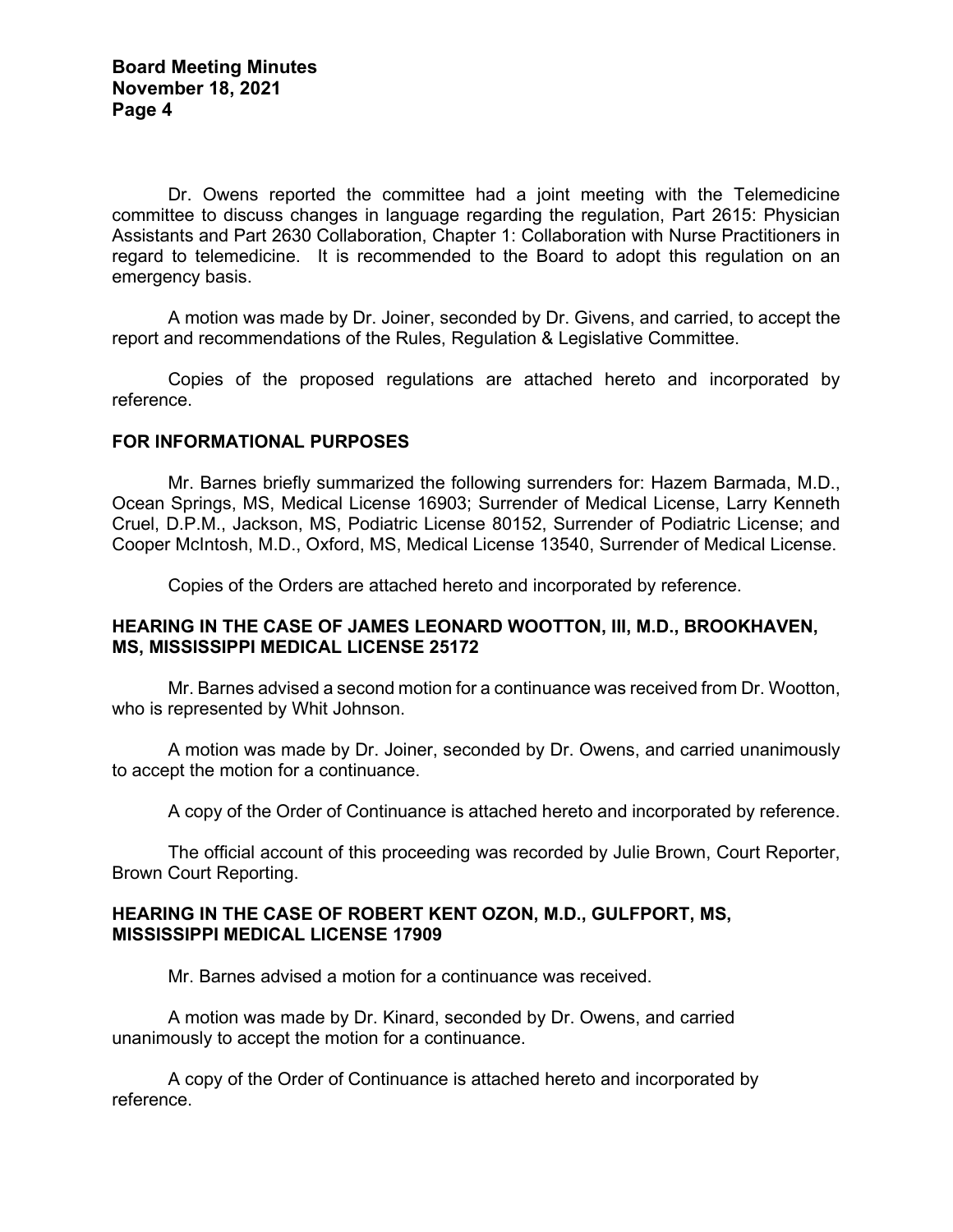The official account of this proceeding was recorded by Julie Brown, Court Reporter, Brown Court Reporting.

# **HEARING IN THE CASE OF TIMOTHY E. WHITTLE, M.D., WEST POINT, MS MISSISSIPPI MEDICAL LICENSE NUMBER 11439**

Mr. Barnes advised that Dr. Whittle has requested to be removed from the docket and placed on the January agenda.

A motion was made by Dr. Kinard, seconded by Dr. Owens, and carried unanimously to accept the motion for a continuance.

A copy of the Order of Continuance is attached hereto and incorporated by reference.

The official account of this proceeding was recorded by Julie Brown, Court Reporter, Brown Court Reporting.

# **THE BOARD RECESSED AT 11:28 PM FOR LUNCH AND RETURNED AT 12:30 PM**

#### **HEARING IN THE CASE OF TIMOTHY JACKSON, M.D., GULFPORT, MS MISSISSIPPI MEDICAL LICENSE NUMBER 14510**

Mr. Ingram advised this is a petition for a reinstatement of Dr. Jackson's medical license. Mr. Ingram briefly summarized the case and introduced documents into the record.

Mr. Ingram introduced Dr. Jackson and his attorney Mr. Bill Whitfield.

Mr. Whitfield introduced documents into the record and briefly summarized Dr. Jackson's current status and his request to return to the practice of medicine having passed the SPEX exam as stipulated by the Board on July 22, 2021.

Dr. Jackson and Mrs. Jackson were sworn in by the court reporter.

Mrs. Jackson requested to testify on behalf of her husband and briefly summarized the personal circumstances leading his convictions for income tax evasion. Mrs. Jackson exited the witness stand.

Dr. Jackson was called to the witness stand and Dr. Jackson answered questions from, Mr. Ingram, Mr. Whitfield and the Board.

Mr. Ingram made a closing statement.

A motion was made by Dr. Owens, seconded by Dr. Joiner, and carried that the Board meeting be closed to discuss whether to enter into executive session on this matter.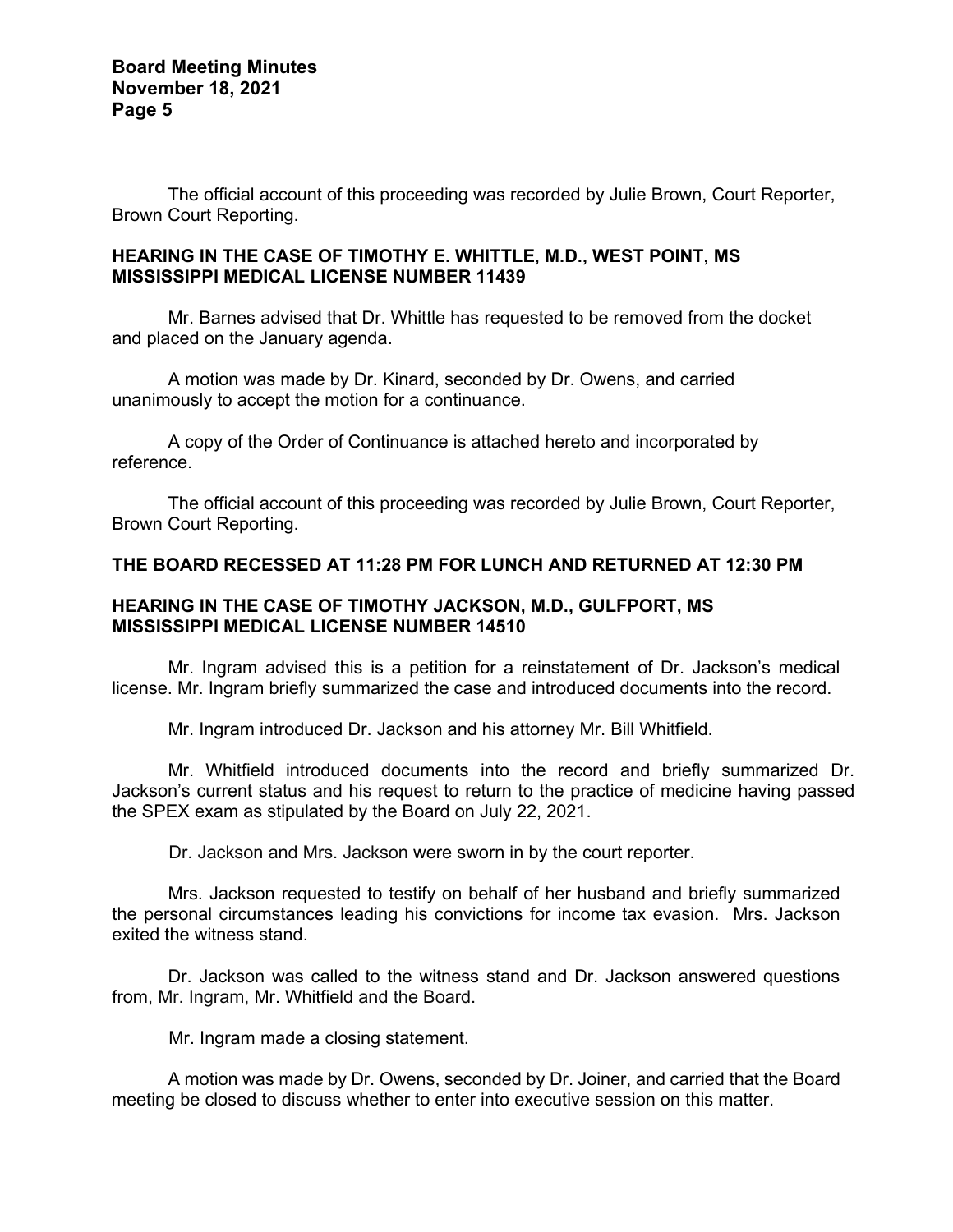A motion by Dr. Owens, seconded by Dr. Givens, and carried that the Board enter into executive session to discuss investigative proceedings regarding allegations of misconduct or violations of law by Licensee.

Upon a motion by Dr. Edney, seconded by Dr. McClendon and carried, the Board came out of executive session at which time Dr. McClendon asked Dr. Lippincott to report on its decision. Dr. Lippincott reported that it was the decision of the Board for approval of reinstatement of the medical license with surgical privileges restricted until successful completion of a Board-approved re-entry program to be determined by the Executive Director.

A copy of the Order is attached hereto and incorporated by reference.

The official account of this proceeding was recorded by Julie Brown, Court Reporter, Brown Court Reporting, Inc.

## **THE BOARD RECESSED FOR A BREAK AT 2:01 PM AND RETURNED AT 2:07 PM**

#### **HEARING IN THE CASE OF FRANK C. WADE, JR., M.D., MAGEE, MS MISSISSIPPI MEDICAL LICENSE NUMBER 10798**

Mr. Ingram advised this is a petition for a reinstatement of Dr. Wade's medical license. Mr. Ingram briefly summarized the case in that Dr. Wade appeared before the Board in a hearing on March 24, 2021 and was found guilty of unprofessional conduct within a professional boundary violation with a patient and failing to maintain proper patient records for controlled substances. At that time, the Board suspended Dr. Wade's medical license.

Mr. Ingram introduced Dr. Wade and his attorney Mr. Johnny Wade.

Mr. Ingram introduced documents into the record.

Mr. Wade introduced documents into the record and briefly summarized Dr. Wade's current status and his request to return to the practice of medicine having completed certain conditions as stipulated by the Board on March 24, 2021.

Dr. Wade was sworn in by the court reporter.

Dr. J. Anthony Cloy, Medical Director of the Mississippi Physician Health Program was sworn in.

Dr. Wade was called to the witness stand and he answered questions from Mr. Ingram, Mr. Wade and the Board.

Dr. Cloy was called to the witness stand and answered questions pertaining to Dr. Wade's compliance to treatment recommendations. Dr. Cloy testified regarding Dr. Wade's compliance and future monitoring.